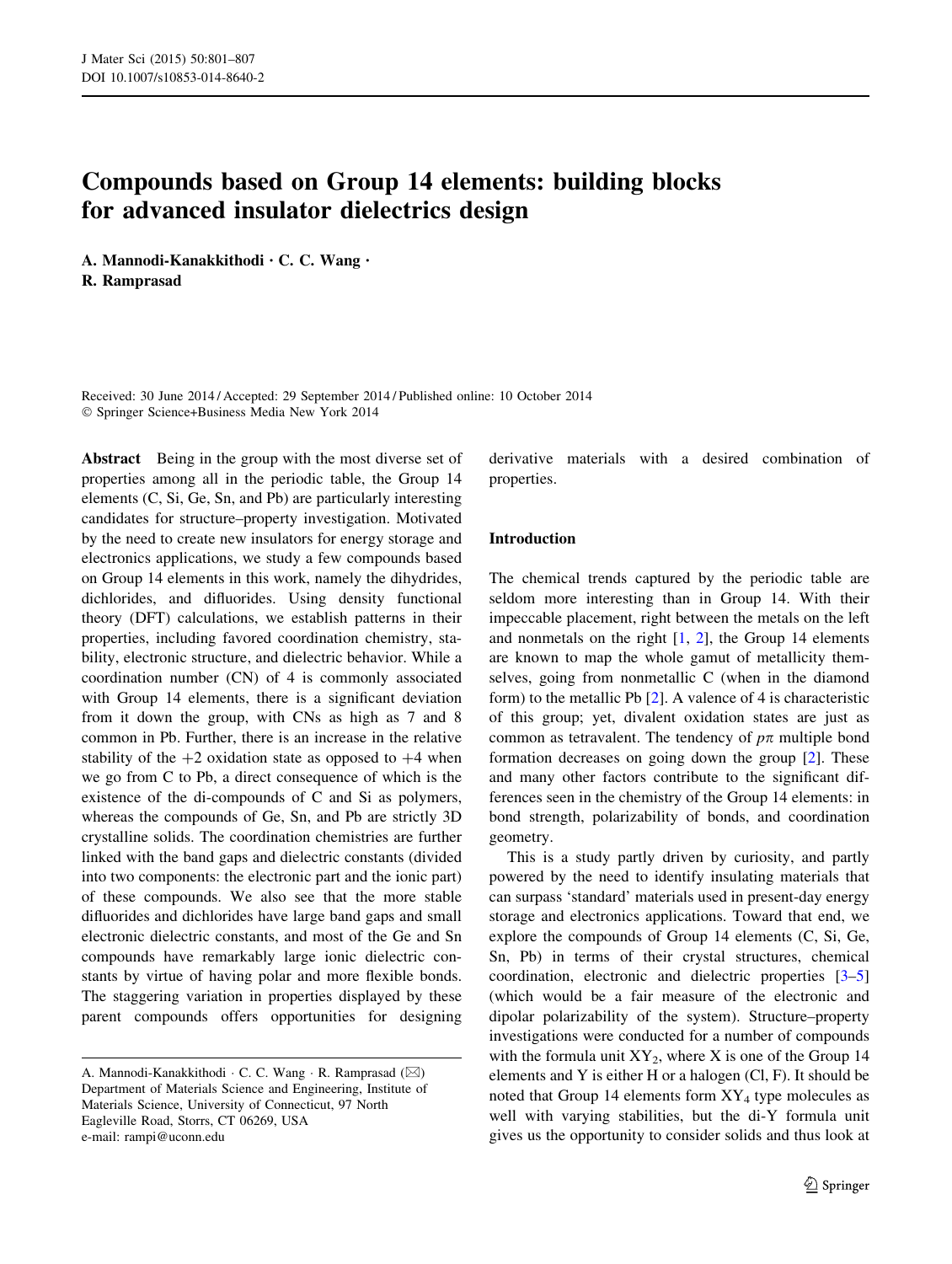properties originating from the crystalline nature of the material.

We performed first principles computations on all the  $XY<sub>2</sub>$  compounds in five previously known prototypical structures to obtain the stable structural conformations, the XY2 formation and cohesive energies, the band gaps, and the dielectric constants. The results obtained showed that the 15 systems adopt a backbone coordination number (CN) ranging from 4 to 8. The energetics showed an increasing stability down the group of the purely 3D crystalline solid as opposed to chain-like motifs, while the electronic and dielectric properties showed an interesting pattern of variation with X or Y. We attempt to capture all these observations and explain them in the coming sections.

### Computational details

Density functional theory (DFT) [[6,](#page-6-0) [7](#page-6-0)], as implemented in the Vienna ab initio software package (VASP) [\[8–11](#page-6-0)], was applied to determine the electronic structure and properties of the 15  $XY_2$  compounds. The Perdew, Burke and Ernzerhof (PBE) [\[12](#page-6-0)] functional was used with projectoraugmented wave (PAW) [\[13](#page-6-0)] pseudopotentials. All calculations were carried out with a tight convergence criterion of  $10^{-8}$  eV and an energy cut-off of 600 eV. Since the traditional PBE functionals are unable to capture van der Waals (vdW) interactions correctly, we incorporated the DFT-DF vdW correction [\[14](#page-6-0), [15](#page-6-0)] into our calculations.

Further, it is known that PBE calculations underestimate band gap values, and this deficiency is overcome (to a large extent) by the use of Heyd–Scuseria–Ernzerhof (HSE) [[16\]](#page-6-0) functionals instead. The relaxed geometries of the structures that we obtained were used as input for the density functional perturbation theory (DFPT) [\[17](#page-6-0), [18\]](#page-6-0) calculations, which provided us with the dielectric constant tensors that included the electronic components as well as the ionic components. The reported dielectric constant values are obtained by averaging the diagonal elements of the tensors.

### Results and discussions

#### Structures and coordination chemistries

Each  $XY_2$  compound is known to exist in one of five different crystal structures shown in Fig. [1.](#page-2-0) While we could have, in principle, considered other crystal structures for each of the  $XY_2$  compounds (or predicted the structures using a structure search algorithm), we have restricted our attention to just the five known structural prototypes in this study. We believe that despite this restriction, we are able to effectively unearth trends in preferred structural motifs, and other properties determined largely by chemistry. We refer to the five structural prototypes considered here as Types A to E and describe them in detail in the following.

The specific case of  $CH<sub>2</sub>$  is nothing but polyethylene (PE) that occurs in structure Type-A, in which individual PE chains can be discerned characteristic of typical polymers. All the compounds were considered in a number of starting geometries. It turns out that all the dihydrides (of which  $CH<sub>2</sub>$  is the only one experimentally known [\[19\]](#page-6-0)) as well as the difluorides and dichlorides of C and Si adopt structure Type-A, and are thus polymers isostructural with PE. The difluorides and dichlorides of Ge, Sn, and Pb are not polymers but closely packed 3D crystals, and are found to exist in the other four structures (Type-B to Type-E) shown in Fig. [1.](#page-2-0) We shall now explain the different structure types in more detail.

The PE structure  $[19, 20]$  $[19, 20]$  $[19, 20]$  $[19, 20]$  $[19, 20]$  consists of an orthorhombic unit cell with every C atom at the center of a tetrahedron whose 4 corners are formed by the 2 H atoms and 2 C atoms it is connected to. C is in a fourfold coordination and we see long chains of connected  $CH<sub>2</sub>$  units that are arranged in a crystal with weak interactions between adjoining chains [\[15](#page-6-0)]. This is a strictly polymeric structure, and the stability of the long chains lends PE some of its most vital properties. Replacing the H in PE by F or Cl does not change the CN or crystal structure (Type-A) at all, as we can expect from C being a stubborn CN 4 element [\[2](#page-6-0)].  $SiH<sub>2</sub>$ ,  $SiF<sub>2</sub>$ , and  $SiCl<sub>2</sub>$  are also seen to crystallize as polymers in the same Type-A structure with Si in a clear fourfold coordination. It is interesting that all the C- and Sibased systems here are polymers; this comes from both elements favoring the tetravalent (IV) state to divalence (II), as well as from the stability of C–C and Si–Si bonds.

Down the group, the divalent state increases in stability, meaning Ge(II), Sn(II), and Pb(II) are very common. That said,  $GeH_2$ ,  $SnH_2$  and  $PbH_2$  all prefer structure Type-A again. These hydrides are not experimentally known and it stands to reason that if the Group 14 elements are forming dihydrides at all, they are going to be polymers isostructural to PE. It is when we go to the respective difluorides and dichlorides that we finally see something different. Although Ge, Sn, and Pb are in an overall  $+2$  oxidation state, it is known from the works of Cotton [\[2](#page-6-0)], Trotter et al. [[21\]](#page-6-0), and Denes et al. [\[23](#page-6-0)] that more electrons than the 4 present in the valence band are actually involved in bonding which leads to a higher CN and to 3D crystal structures with little or no 'polymeric' behavior.

Both  $GeF_2$  and  $GeC1_2$  crystallize in orthorhombic structure Type-B [\[21](#page-6-0), [22](#page-6-0)], where  $\text{GeV}_2$  units (Y = F, Cl) are successively linked to each other via a bridge Y atom. Ge is strongly bonded to 3 Y atoms, but has one other Y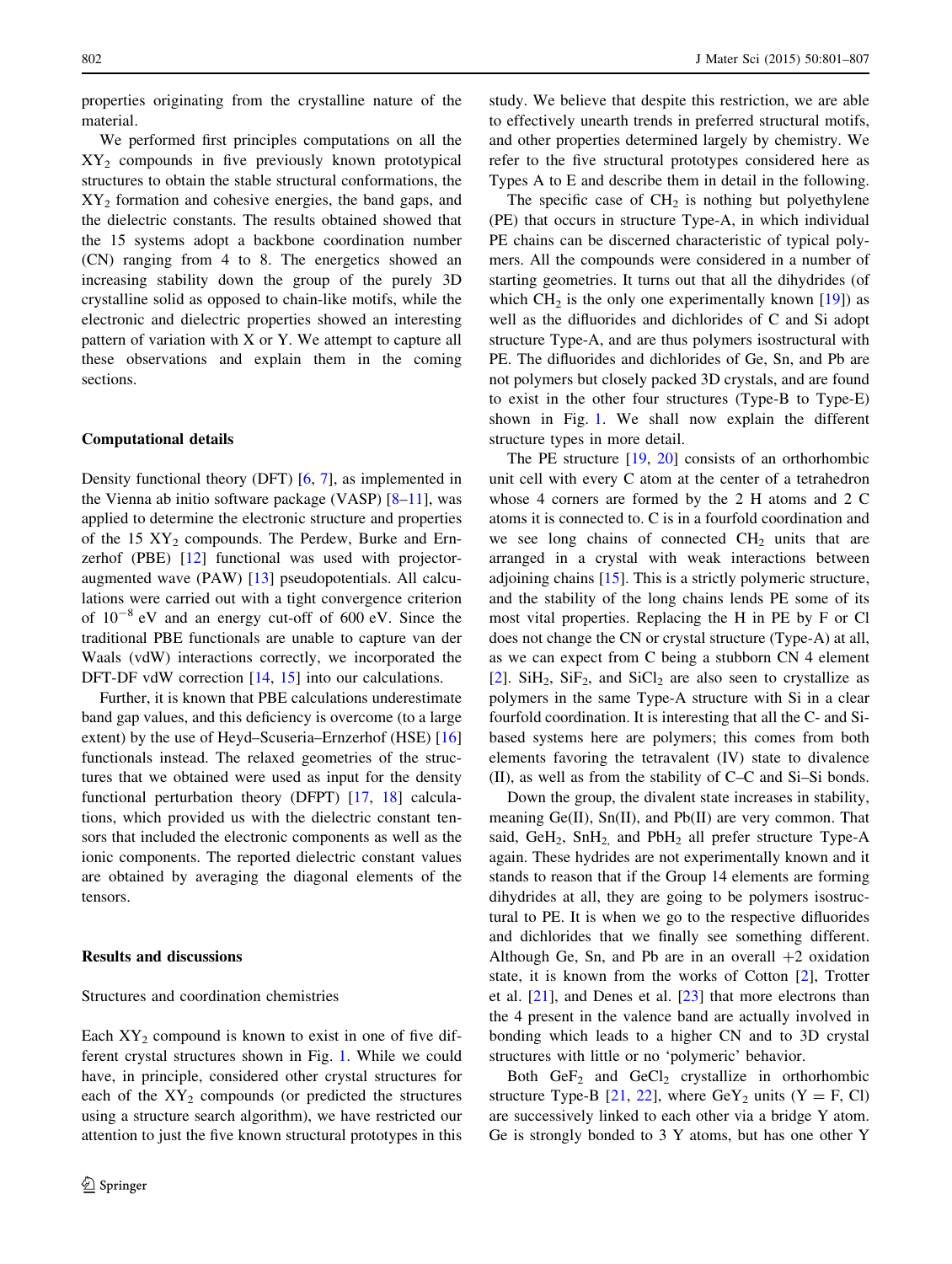<span id="page-2-0"></span>

Fig. 1 Structure Types A to E along with the respective CNs and the example systems. Note that as many as 9 systems adopt structure Type-A: all C and Si-based systems, and dihydrides of Ge, Sn, and Pb

atom as its neighbor that it weakly bonds to, which means that although we see stacking of chains, there is stronger bonding between them than seen in PE. As previously explained by Doll et al. [\[22](#page-6-0)], the 3 F atoms around Ge along with the lone pair of electrons on it result in a pseudo-tetrahedral geometry (a CN of 4). It should be noted that structure Type-B is a metastable state for  $SiF<sub>2</sub>$ and  $SiCl<sub>2</sub>$ , and  $Si(II)$  may indeed be the preferred state at higher temperatures.

The difluorides and dichlorides of Sn and Pb deviate a fair bit from the structures seen so far. Unlike structure Types A and B, clear 3D networks are seen here which results in an increase in coordination around the X atom. SnF2 adopts the Type-C structure, with a tetragonal unit cell where each  $SnF_2$  unit is linked to two other  $SnF_2$  units via terminal F atoms [\[23](#page-6-0), [24](#page-6-0)]. Every Sn atom makes strong bonds with four F atoms and there is a lone pair of electrons on it, resulting in a trigonal bipyramidal geometry and thus, a CN of 5. The Type-C structure is in excellent agreement with the stable  $\gamma$ -SnF<sub>2</sub> polymorph that has been experimentally studied [[25\]](#page-6-0). The dichlorides of Sn and Pb both adopt crystal structure Type-D, where an orthogonal unit cell contains chains of  $XCl_2$  units ( $X = Sn$ , Pb) linked to each other through a bridging Cl atom. These chains are interconnected by means of 3 weaker X–Cl bonds [\[27](#page-6-0)] (4 in case of Pb [[28\]](#page-6-0)), resulting in little or no polymeric behavior and a CN of 6 and 7 for  $SnCl<sub>2</sub>$  and  $PbCl<sub>2</sub>$ , respectively. The last remaining compound is  $PbF_2$ , which adopts structure Type-E that is isostructural with the fluorite structure  $[26]$  $[26]$  (seen in compounds like CaF<sub>2</sub> and  $ZrO<sub>2</sub>$ ). There is a conspicuous absence of any kinds of 1D chains of connected  $XY_2$  units here, and the system is a pure crystalline solid. A cubic unit cell contains the Pb atoms in FCC positions and the F atoms in tetrahedral voids [[29,](#page-6-0) [30\]](#page-6-0). This has been shown with the rhombohedral primitive cell in Fig. 1 to better exhibit the eightfold coordination adopted by Pb here—the highest we have encountered among the  $XY_2$  systems.

Shown in Fig. [2a](#page-3-0) are the CNs for all the  $XY_2$  compounds in their most stable structures, clearly seen to be increasing from C to Pb. The lattice parameters of the 15 compounds we studied are listed in Table [1.](#page-3-0) The experimentally reported values are shown as well and generally seen to be in good agreement with the DFT-DF results. Table [2](#page-4-0) lists the X–Y bond length comparisons of DFT values with experimental values for a few of the  $XY_2$  compounds, with encouraging agreement once again.

It is interesting to see that while both  $X-X$  and  $X-Y$ bonds are present in structure Type-A, only X–Y bonds are there in the other four structure types. This is because of the reduced tendency for catenation as we go from C to Pb [\[2](#page-6-0)]. While C–C and Si–Si have very high bond strengths, Ge, Sn, and Pb are more likely to form bonds with other electronegative elements than with themselves. All the Type-A structures have X in an oxidation state of  $+4$ , whereas in the other four structures, X is in a  $+2$  state owing to the lack of polymeric chain linkages. It is noted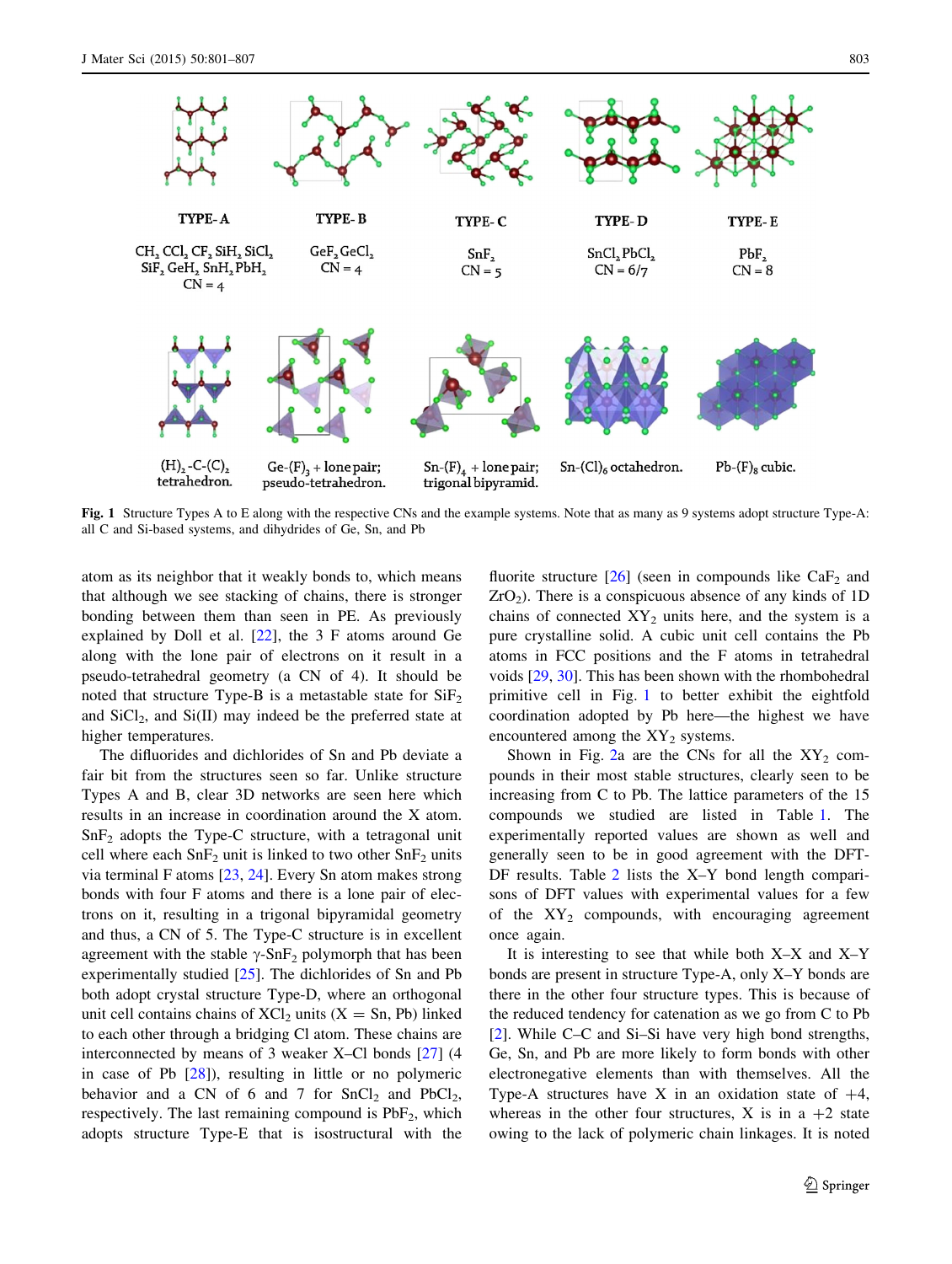<span id="page-3-0"></span>

Fig. 2 Plots showing the following features of the 15 compounds: a coordination number (CNs), b formation energy ( $E_{\text{form}}$ ), c cohesive energy  $(E_{\text{coh}})$ , d electronic dielectric constant ( $\varepsilon_{\text{elec}}$ ), e ionic dielectric constant ( $\varepsilon_{\text{ionic}}$ ), and f HSE Band Gaps

|         | H    |                          |             |                          |      |             |      |                          |             |  |
|---------|------|--------------------------|-------------|--------------------------|------|-------------|------|--------------------------|-------------|--|
|         |      |                          |             |                          | Cl   |             |      | F                        |             |  |
|         | a    | b                        | $\mathbf c$ | a                        | b    | $\mathbf c$ | a    | $\mathbf b$              | $\mathbf c$ |  |
| DFT-PBE | 7.25 | 4.95                     | 2.56        | 11.26                    | 7.61 | 3.03        | 8.57 | 5.98                     | 2.66        |  |
| DFT-DF  | 6.97 | 4.81                     | 2.57        | 10.38                    | 7.11 | 3.04        | 8.18 | 5.72                     | 2.65        |  |
| Expt.   | 7.12 | 4.85                     | 2.55        | $\overline{\phantom{0}}$ |      |             | 8.73 | 5.69                     | 2.62        |  |
| DFT-PBE | 8.89 | 5.37                     | 3.92        | 12.07                    | 8.39 | 4.03        | 9.56 | 4.89                     | 4.17        |  |
| DFT-DF  | 8.72 | 4.89                     | 3.95        | 11.13                    | 7.8  | 3.98        | 9.05 | 4.65                     | 4.21        |  |
| Expt.   | -    | $\overline{\phantom{0}}$ | -           | 13.35                    | 6.78 | 4.06        | -    | $\overline{\phantom{m}}$ | -           |  |
| DFT-PBE | 8.87 | 5.25                     | 4.1         | 12.25                    | 8.45 | 4.36        | 4.29 | 9.21                     | 4.79        |  |
| DFT-DF  | 8.8  | 4.92                     | 4.16        | 11.39                    | 7.86 | 4.33        | 4.49 | 9.13                     | 4.71        |  |
| Expt.   | -    | -                        | -           | -                        | -    |             | 4.68 | 8.31                     | 5.18        |  |
| DFT-PBE | 9.24 | 4.92                     | 4.8         | 10.19                    | 8.13 | 4.32        | 5.14 | 8.43                     | 5.14        |  |
| DFT-DF  | 9.06 | 4.86                     | 4.85        | 9.43                     | 7.94 | 4.44        | 5.12 | 8.37                     | 5.12        |  |
| Expt.   | -    | -                        | -           | $\overline{\phantom{0}}$ | -    | -           | 4.98 | 8.48                     | 5.14        |  |
| DFT-PBE | 9.03 | 4.85                     | 5.09        | 4.56                     | 7.76 | 9.42        | 4.19 | 4.19                     | 4.19        |  |
| DFT-DF  | 8.99 | 4.82                     | 5.17        | 4.59                     | 7.71 | 9.22        | 4.21 | 4.21                     | 4.21        |  |
| Expt.   |      |                          |             |                          |      |             | 4.24 | 4.24                     | 4.24        |  |
|         |      |                          |             |                          |      |             |      |                          |             |  |

**Table [1](#page-2-0)** Lattice Constants (in  $\AA$ ) of each  $XY_2$  system occurring in the structural prototype shown in Fig. 1, calculated using DFT-PBE and DFT-DF functionals

Every X (C, Si, Ge, Sn, Pb) is listed vertically, while Y (H, Cl, F) is on the horizontal. Available experimental values are also listed

that there is an increased contribution of inner shell electrons to the bonding as we go from C-based compounds to Pb-based compounds, and the increase in CN down the group makes sense.

## Energetics

Next, we explore the energetics of the  $XY_2$  crystal structures relative to the elements in their standard states, as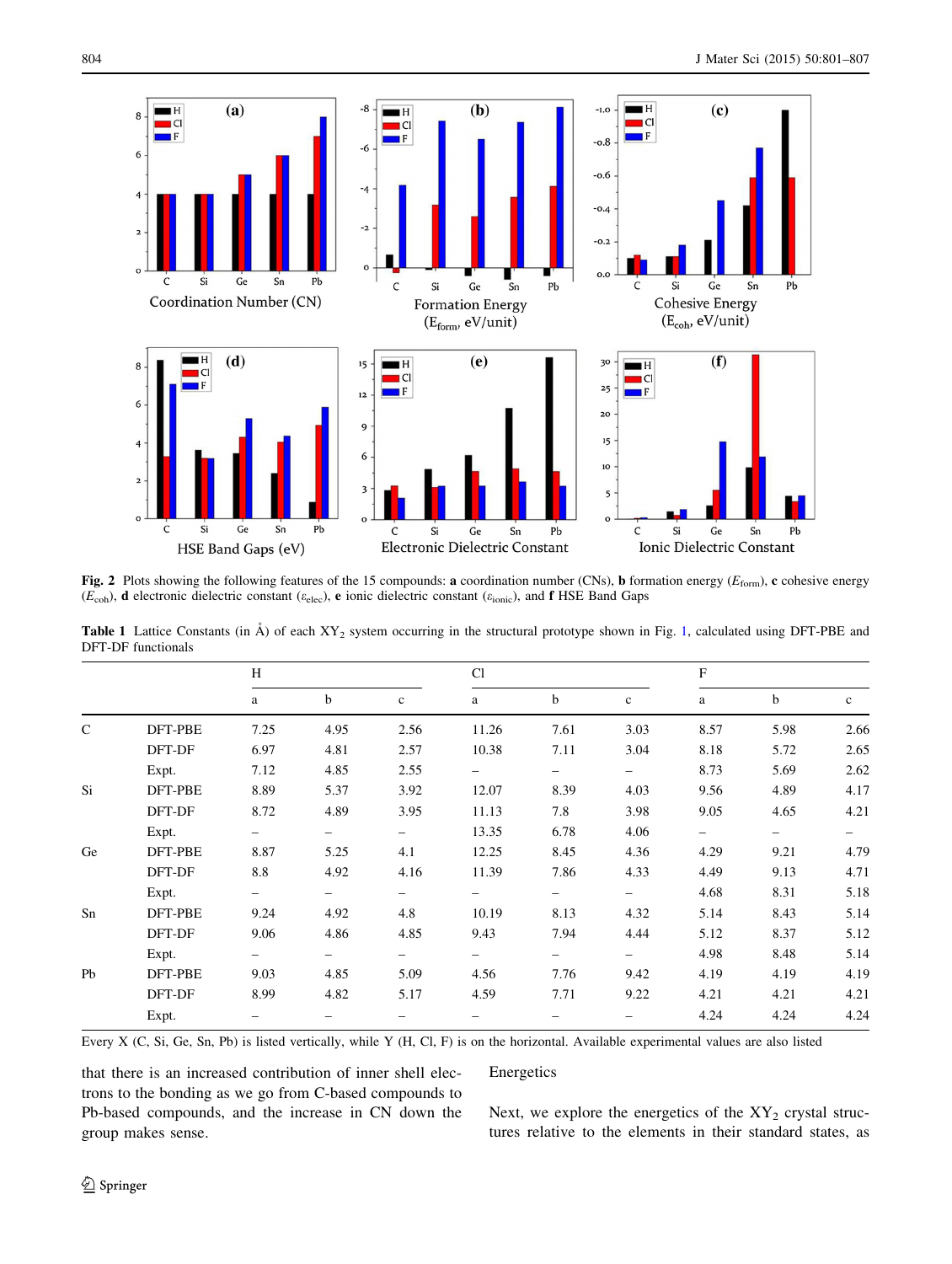<span id="page-4-0"></span>**Table 2** The average X–Y bond lengths (in  $\hat{A}$ ) of each XY<sub>2</sub> system occurring in the structural prototype shown in Fig. [1](#page-2-0)

|    |        | Н    | C1   | F    |
|----|--------|------|------|------|
| C  | DFT-DF | 1.1  | 1.78 | 1.37 |
|    | Expt.  | 1.09 |      | 1.32 |
| Si | DFT-DF | 1.49 | 2.07 | 1.62 |
|    | Expt.  |      | 2.06 |      |
| Ge | DFT-DF | 1.56 | 2.17 | 2.09 |
|    | Expt.  |      |      | 2.09 |
| Sn | DFT-DF | 1.74 | 2.94 | 2.36 |
|    | Expt.  |      | 3.14 | 2.29 |
|    | DFT-DF | 1.83 | 2.99 | 2.54 |
| Pb | Expt.  |      | 3.04 | 2.57 |
|    |        |      |      |      |

Available experimental values are also listed

well as relative to isolated  $XY_2$  chains. The latter is an attempt to quantify the tendency of these systems to exist as polymers with distinct 1D chains. We thus estimated two kinds of energies: the formation energy  $E_{\text{form}}$  and the cohesive energy  $E_{coh}$ , defined as

$$
E_{\text{form}} = E(XY_2 \text{ crystal}) - (E(X) + E(Y_2)), \tag{1}
$$

$$
E_{\rm coh} = E(XY_2 \text{ crystal}) - E(XY_2 \text{ chain}). \tag{2}
$$

 $E(XY_2 \text{ crystal})$  and  $E(XY_2 \text{ chain})$  are the respective DFT energies (per  $XY_2$  unit) of the  $XY_2$  crystal and the  $XY_2$  chain [[4\]](#page-6-0), while  $E(X)$  is the DFT energy of X in its elemental standard state and  $E(Y_2)$  is the DFT energy of a Y2 molecule. For elemental standard states, the diamond structure was considered for C, Si, Ge, and Sn, while Pb was considered in an FCC structure [\[1](#page-6-0)]. The  $XY_2$  chain being considered here for each system consists of isolated chains of repeating  $XY_2$  units very similar to a PE chain, in the possible assumption that this is how a hypothetical polymer chain of said  $XY_2$  system would exist.

Figure [2b](#page-3-0), c captures the calculated values of  $E_{\text{form}}$  and  $E<sub>coh</sub>$ , respectively. The formation energies are mostly large negative numbers, which means  $X$  and  $Y_2$  would rather form the  $XY_2$  crystal than not, except, as can be seen from the small positive values, the dihydrides of Si, Ge, Sn, and Pb. As mentioned earlier, these dihydride polymers are not experimentally known, which could explain their possible instability.  $E_{\text{form}}$  is seen to become less negative as we go from the F containing to Cl containing to H containing compounds, which means that relative to elemental states, the difluorides are more stable than the dichlorides, which are more stable than the dihydrides.

Meanwhile, the values of  $E_{coh}$  seem to become more negative on going from the C-based systems to the Pbbased systems. This actually follows from our discussion in the previous section: the systems that adopt Type-A structure essentially contain 1D motifs arranged together

through weak interactions in a crystal, and will thus have stabilities close to that of isolated chains. The 3D crystalline structures of the diflurodies and dichlorides of Ge, Sn, and Pb will have much lower stabilities for 1D motifs and thus, much lower cohesive energies. The Type-A crystal structures are all polymeric and thus close in energy with the individual chain energies, while the other structure types are not. Note that  $E_{coh}$  has not been mentioned for  $GeCl<sub>2</sub>$  and  $PbF<sub>2</sub>$ , as the chains for these systems could not be isolated at all.

## Electronic properties

The electronic band gap values, shown in Fig. [2](#page-3-0)d, are seen to go from the lows of around 2 eV to the highs of 8 eV, with the exception of  $PbH<sub>2</sub>$  that shows an unusually low band gap of less than 1 eV. Most of the compounds lie approximately in the 3–5.5 eV range which puts them somewhere in the semiconductor to insulator category. The C-based compounds have the highest band gaps, which come from the low polarizability of C–Y bonds. Increased polar nature of the bonds causes more dispersion of charge and thus lower band gaps in the remaining compounds; however, the band gaps are generally both high and relatively low in Si-, Ge-, Sn-, and Pb-based systems.

The dihydrides follow the simplest of trends here. The band gaps successively go down from  $CH<sub>2</sub>$  to  $PbH<sub>2</sub>$ . An explanation for this can be drawn from the stability arguments in the previous section: the stability of the compound goes down from  $CH<sub>2</sub>$  to PbH<sub>2</sub>, resulting in decreased X–H bond strength [\[2](#page-6-0)] and more free electrons, which reduces the band gap. Further, for any given X, all the  $XF_2$  compounds show a higher band gap value than the corresponding  $XCl<sub>2</sub>$  compounds, which again relates to the higher stabilities of the difluorides as compared to the dichlorides. The bond strengths are higher for the X–F bonds than for the X–Cl bonds [\[2](#page-6-0)], leading to less free electrons in  $XF_2$  compounds than in  $XCl_2$ . It can also be seen among the difluorides and dichlorides that moving toward a higher CN and increased 3D nature of the structure seems to cause an increase in the band gap. Of course, the more rigid a crystal structure is, the more immobile would be the electrons of the constituent atoms, and thus, the band gaps would be higher. It can be seen that the difluorides and dichlorides of Ge, Sn, and Pb all have high band gaps because of being very stable crystalline compounds.

#### Dielectric properties

To further understand the implications of the bonding and chemical coordination, and keeping in mind possible applications, dielectric constants were determined for the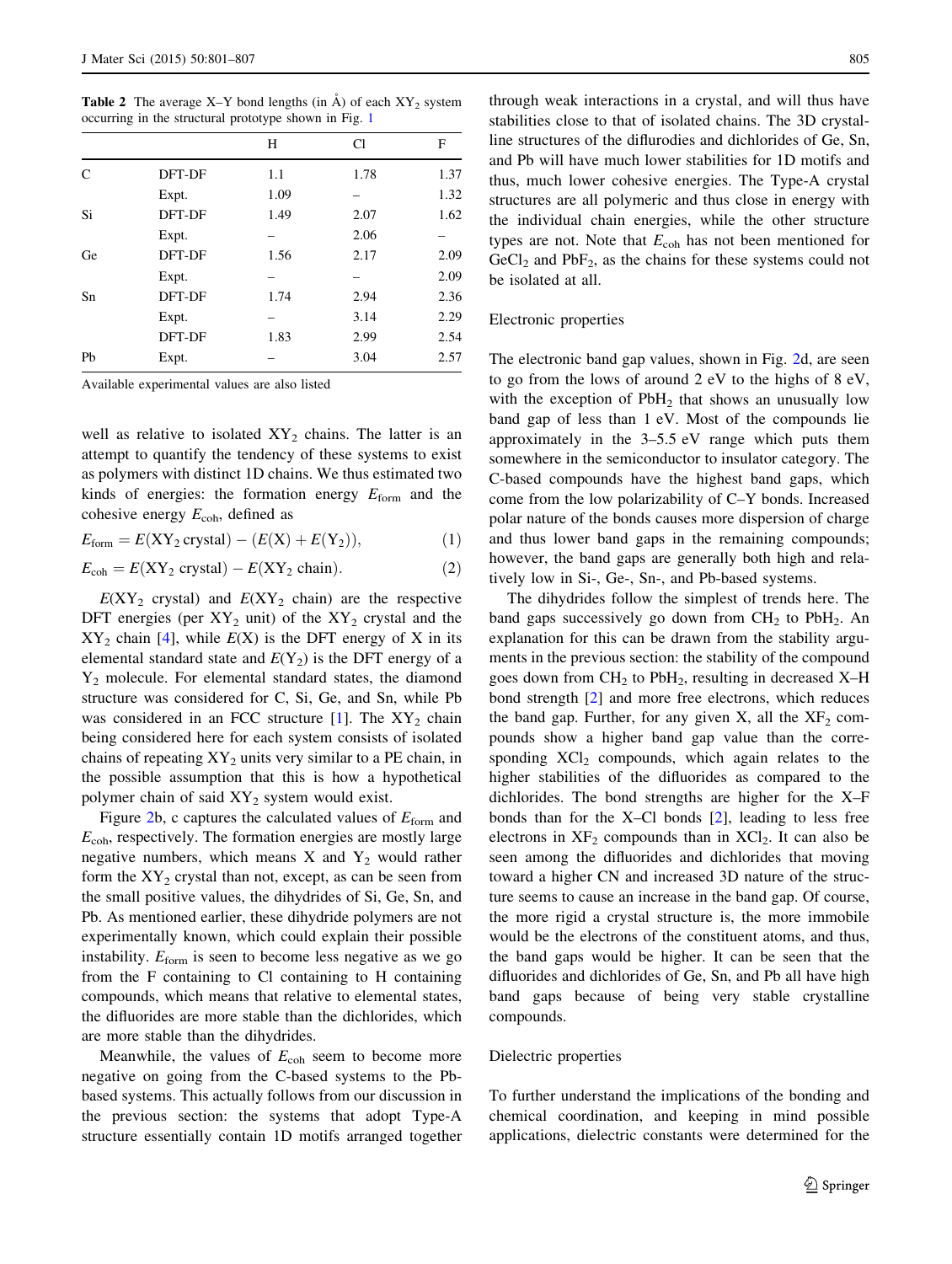

Fig. 3 Dielectric constant versus band gap for the 15 systems. The electronic component is seen to correlate inversely with the band gap. The total dielectric constant goes very high in cases with large ionic components

 $15 \text{ XY}_2$  compounds. DFPT calculations give as output the total dielectric constant tensor divided into two component tensors: the electronic part and the ionic part. While the electronic part of the dielectric constant ( $\varepsilon_{\text{elec}}$ ) is a function of the polarizabilities and vdW volumes of all the atoms [[4,](#page-6-0) [5](#page-6-0)], the ionic part  $(\varepsilon_{\text{ionic}})$  depends on the strength and flexibility of the  $X-Y$  dipoles  $[4, 5]$  $[4, 5]$  $[4, 5]$  $[4, 5]$ .

It can be seen from Fig. [2](#page-3-0)e that  $\varepsilon_{\text{elec}}$  is increasing for the dihydrides from C to Pb, while for any given Group 14 element, it generally decreases from the dihydrides to the dichlorides to the difluorides. These observations can be deconstructed in the following manner: in the presence of an external electric field, there will be an induced dipole moment in the system, the strength of which depends on the ease of distortion of the electron cloud around an atom. This distortion becomes successively easier on moving to lower stability systems, leading to higher values of  $\varepsilon_{elec}$ ; thus, the gradual decrease in stability of the dihydrides going from C to Pb and the increased stabilities of the difluorides and dichlorides explain the aforementioned trends. Further, we could easily correlate the pattern of variation in  $\varepsilon_{elec}$  with what we saw with the band gap values, which in general were decreasing for the dihydrides down the group and increasing for the difluorides and dichlorides. Higher polarizabilities lead to lower band gaps [\[31](#page-6-0)], which may be understood by realizing that the polarizability of a bulk system can be written as a sum over electronic transitions from the valence to conduction band manifolds with the corresponding transition energies appearing in the denominator [[20\]](#page-6-0). Thus, there can be said to exist an inverse relationship between the electronic dielectric constant and the band gap. In Fig. 3, we plot  $\varepsilon_{elec}$  as well as the total dielectric constant  $\varepsilon_{\text{total}}$  (=  $\varepsilon_{\text{elec}} + \varepsilon_{\text{ionic}}$ ) against the band gap values for the 15 systems, and it was seen that  $\varepsilon_{elec}$  does indeed correlate inversely with the band gap.

 $\varepsilon$ <sub>ionic</sub> follows quite a different kind of trend. The values for C- and Si-based compounds are pretty low, whereas Ge- and Sn-based compounds are much higher, and Pbbased compounds—surprisingly—are low. We can try to understand this with some bond strength and dipole moment arguments. The contribution to  $\varepsilon$ <sub>ionic</sub> comes from the presence of structural units having high dipole moments, and how easily the realignment of these dipoles takes place in the presence of external electric field [\[5](#page-6-0)]. For any X–Y bond, the dipole moment is known to increase with the bond length and the electronegativity difference between X and Y. Since the Group 14 elements (bar C) all have similar electronegativities ( $\sim$ 2), the respective X–Y electronegativity differences can be said to be more or less equivalent for any Y  $(Y = H, Cl, F)$ , meaning we only have to look at the bond lengths to determine which dipole moments are higher. It can be seen from Fig. [2f](#page-3-0) that for any given Y,  $\varepsilon$ <sub>ionic</sub> is increasing from C to Si to Ge to Sn, and then decreasing again for Pb. The X–Y bond lengths increase as X goes from C to Pb (Tables [1](#page-3-0), [2\)](#page-4-0), resulting in increased dipole moments and thus higher  $\varepsilon_{\text{ionic}}$  values. It can be argued that Ge–Y and Sn–Y bonds are more susceptible to stretching/wagging than the bonds in the heavier Pb compounds, which leads to the drop in  $\varepsilon_{\text{ionic}}$  in PbY<sub>2</sub>.

# Concluding thoughts

In this study, we have studied a variety of compounds (hydrides, fluorides, and chlorides) containing the Group 14 elements C, Si, Ge, Sn, and Pb. We have seen that from the C-based compounds to the Pb-based compounds, there is a general increase in the preferred CN as well as in the tendency for close 3D packing. The crystal structure changes from Type-A, a strictly polymeric structure with the backbone atom having a CN of 4, to Type-E, an extremely rigid 3D crystal with the backbone atom in a CN of 8. The intermediate structures have varying proportions of 1D/2D/3D characteristics in them, and CNs between 4 and 8. Even though they have not been considered in this work, we could anticipate that the structures and CNs of some other Group 14 elements-based compounds (like dibromides, diiodides) would have similar structures as well. Indeed, GeBr<sub>2</sub>, SnBr<sub>2</sub>, and PbBr<sub>2</sub> [\[32](#page-6-0), [33](#page-6-0)] are, respectively, isostructural with  $GeCl_2$ ,  $SnCl_2$ , and  $PbCl_2$ , while  $PbI_2$  is isostructural with  $PbF_2$  but with a lower CN of Pb.

From this study of the different  $XY_2$  compounds, it is quite clear the oxidation states and electronegativities of X, the strength of the X–Y bonds, as well as the role of lone pair electrons have a major influence on the coordination geometries and stable conformations, and subsequently, the